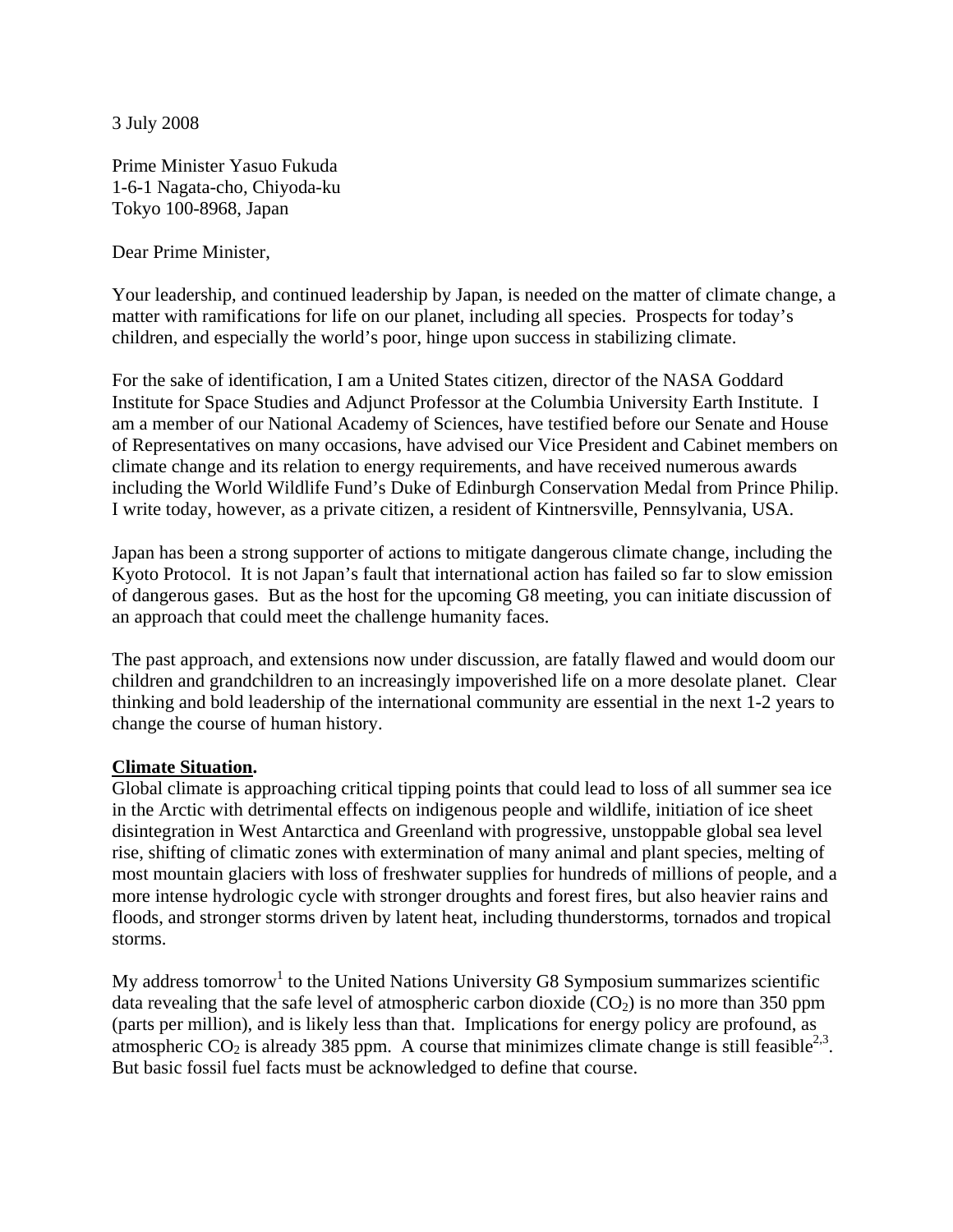

*Figure 1. Contribution of each fossil fuel to 2007 CO<sub>2</sub> emissions (a) and to excess CO<sub>2</sub> in the air today (b) relative to pre-industrial*  $CO<sub>2</sub>$  *amount.* 

## **Fossil Fuel Facts.**

Oil slightly exceeds coal as a source of  $CO<sub>2</sub>$  emissions today (Figure 1a). But, because of the long atmospheric lifetime of past emissions, fully half of the excess  $CO<sub>2</sub>$  in the air today (from fossil fuels), relative to pre-industrial times, is from coal<sup>4</sup> (Figure 1b). Moreover, coal use is now increasing, while oil production has stagnated. Oil production will peak and be constrained by available resources earlier than will coal production.

Coal is central to solution of the climate problem. Coal is not only the main cause of excess  $CO<sub>2</sub>$ in the air today; it has the greatest potential for future emissions (Fig. 2a). Due to coal's dominance, solution to global warming must include phase-out of coal use except where  $CO<sub>2</sub>$  is captured and sequestered. If coal is phased out uniformly between 2010 and 2030, except where  $CO<sub>2</sub>$  is captured, atmospheric  $CO<sub>2</sub>$  will peak at 400-425 ppm and then begin to decline (Fig. 2b). Maximum  $CO<sub>2</sub>$  depends upon whether EIA (Energy Information Administration) or IPCC (Intergovernmental Panel on Climate Change) oil and gas reserve estimates are more realistic.

Coal and oil differ fundamentally. Oil is used mainly in vehicles, where  $CO<sub>2</sub>$  cannot be captured. Extractable oil is nearly half gone. Most remaining oil, much of it in the Middle East, surely will be used with the  $CO_2$  injected into the air. Limitations on drilling in the Arctic, off-shore areas, and public lands can help keep exploited reserves closer to the IPCC estimate than the larger EIA estimate, but most readily available oil will end up as  $CO<sub>2</sub>$  in the air. In contrast, scenarios that keep coal in the ground, or used only where the  $CO<sub>2</sub>$  is captured, are feasible.

The upshot is that large climate change, with consequences discussed above, can be avoided only if coal emissions (but not necessarily coal use) are identified for prompt phase-out. A corollary is that a strategy based on 20%, 50%, or 80%  $CO<sub>2</sub>$  emission reduction is doomed to failure, because it would allow substantial coal emissions to continue indefinitely. Once  $CO<sub>2</sub>$  emissions are in the air, they cannot be retrieved. The only practical solution is to avoid coal emissions.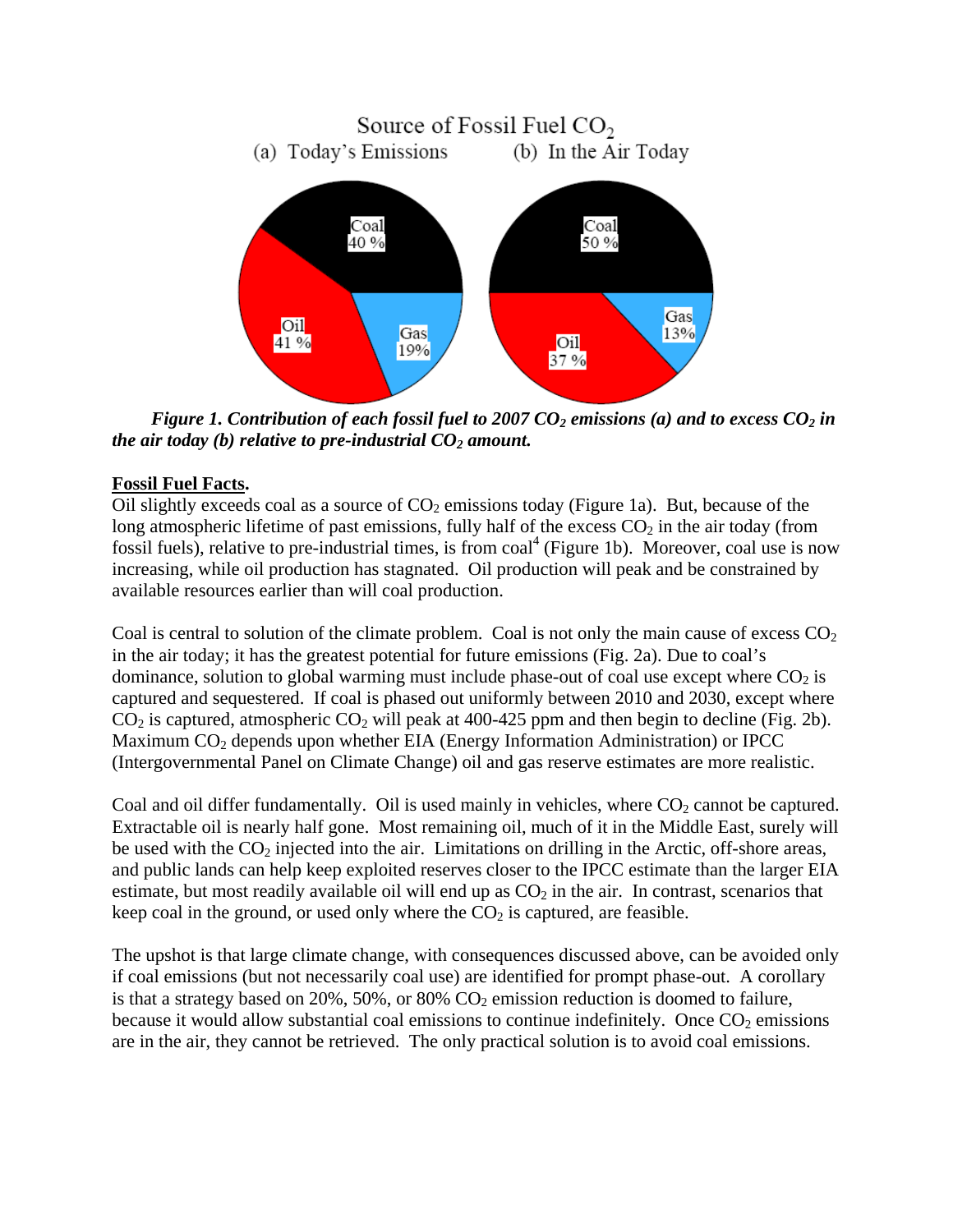

*Figure 2. Contribution of fossil fuels and land use to past CO<sub>2</sub> emissions and remaining* reserves (a) estimated future  $CO_2$  amount if coal emissions are phased out by 2030<sup>2</sup>. Red line is for EIA oil and gas reserve estimates; blue lines use IPCC reserve estimates<sup>2</sup>.

Real world trends present a sobering picture. Coal's relative contribution to  $CO<sub>2</sub>$  emissions is increasing almost worldwide in recent years, as shown for the eight largest  $CO<sub>2</sub>$  emitters in Fig. 3. Absolute coal emissions are also increasing, as shown for Japan, United States, Germany and United Kingdom in Fig. 4. Moreover, there are plans for construction of new coal-fired power plants in many countries, plants that would have a lifetime of half a century or more.

Leadership in halting these plans is essential if we are to avoid handing our children a problem that is out of their control. Choices among alternative energy sources – renewable energies, energy efficiency, nuclear power, fossil fuels with carbon capture – these are national matters. But decision to phase out coal use unless the  $CO<sub>2</sub>$  is captured is a global imperative, if we are to preserve the wonders of nature, our coastlines, and our social and economic well being.

## **Responsibility.**

Responsibility for global warming is proportional to cumulative  $CO<sub>2</sub>$  emissions (Fig. 5b), not to current emission rates<sup>4</sup> (Fig. 5a). This is physical fact, not an ethical statement. It is a result of the long lifetime of atmospheric  $CO<sub>2</sub>$ . Responsibility of the United States is more than three times larger than that of any other nation (Fig. 5b). The United States, Europe, Japan, Canada and Australia are responsible for most of the fossil fuel  $CO<sub>2</sub>$  in the air today.

Per capita fossil fuel  $CO<sub>2</sub>$  emissions are also a useful measure. Per capita current emissions are shown in Fig. 6a for the eight nations with largest total emissions, in order of decreasing total emissions. The United States and Canada have the largest per capita emissions, while per capita emissions of Japan, Germany and the United Kingdom are about half that large.

Per capita responsibility for climate change is based on cumulative national emissions (Fig. 6b). The United Kingdom has the highest cumulative emissions per capita (2007 population), the United States is second, and Germany is third. Increased per capita responsibility of the United Kingdom and Germany is a consequence of their early entries into the industrial era. These facts are not an attempt to cast blame. Early emissions of  $CO<sub>2</sub>$  occurred before the climate problem was recognized and well before it was proven. Yet the facts are worth bearing in mind.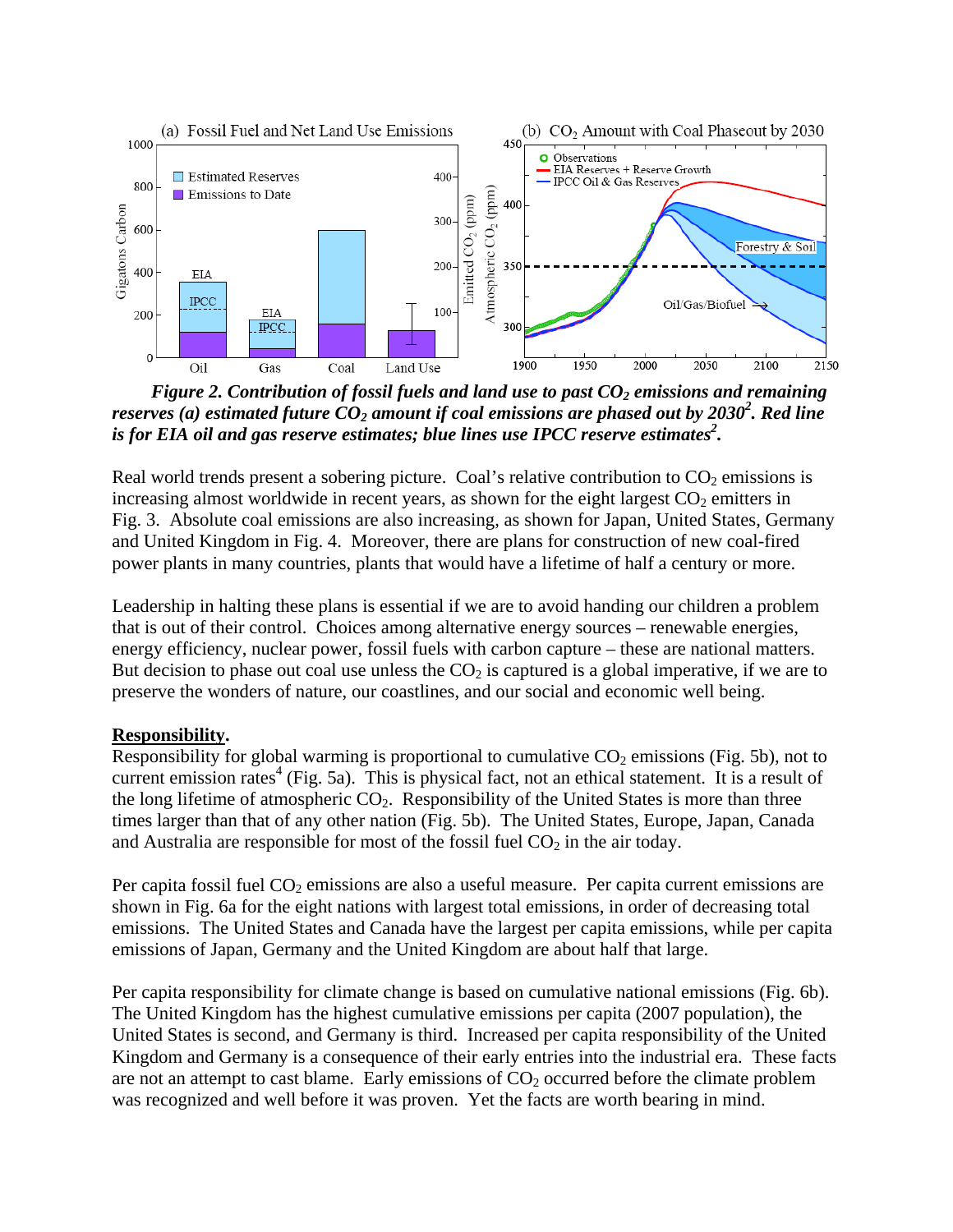

*Figure 3. Coal fraction of CO<sub>2</sub> emissions in the eight nations with the largest fossil fuel CO2 emissions in 2007. Concatenation of fossil fuel emissions data of the Carbon Dioxide Information Analysis Center and British Petroleum is described elsewhere<sup>2</sup> .* 



*Figure 4. CO<sub>2</sub> emissions by fossil fuel type in four countries. Note the different scales, emissions from the United States being several times larger than those of the other countries.*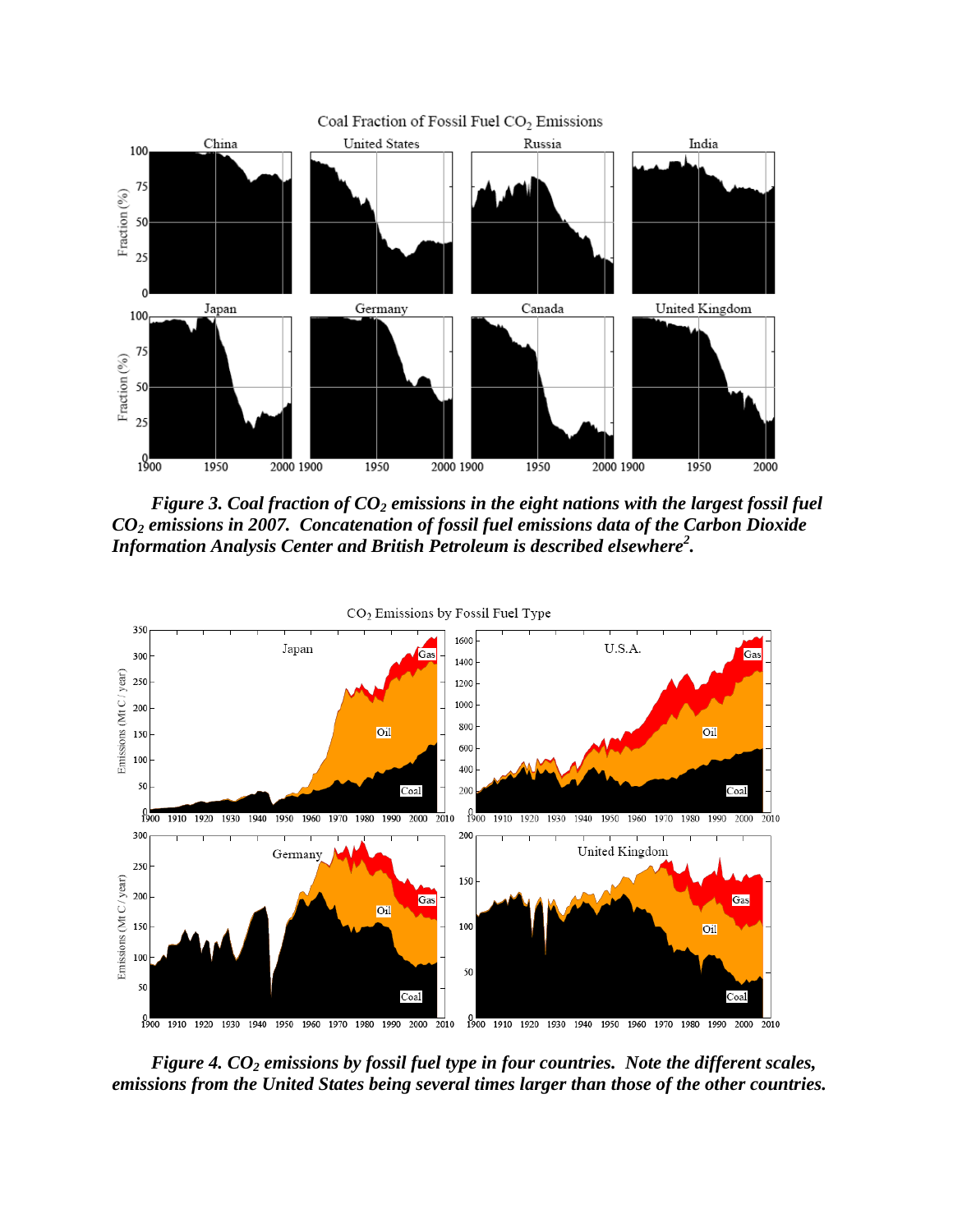

*Figure 5. Annual (a) and cumulative (b) fossil fuel CO<sub>2</sub> emissions by country.* 



## **Strategic Approach.**

If developed nations had a moratorium on coal-fired power plants, and then phased out coal use by 2020 except where  $CO_2$  is captured, and if developing countries followed a similar path with unsequestered coal use phased out by 2030, atmospheric  $CO<sub>2</sub>$  could follow the scenario shown in Fig. 2b. Maximum  $CO<sub>2</sub>$  would be 400-425 ppm, depending upon oil and gas reserves and the degree to which fossil fuels are extracted from public lands and off-shore areas.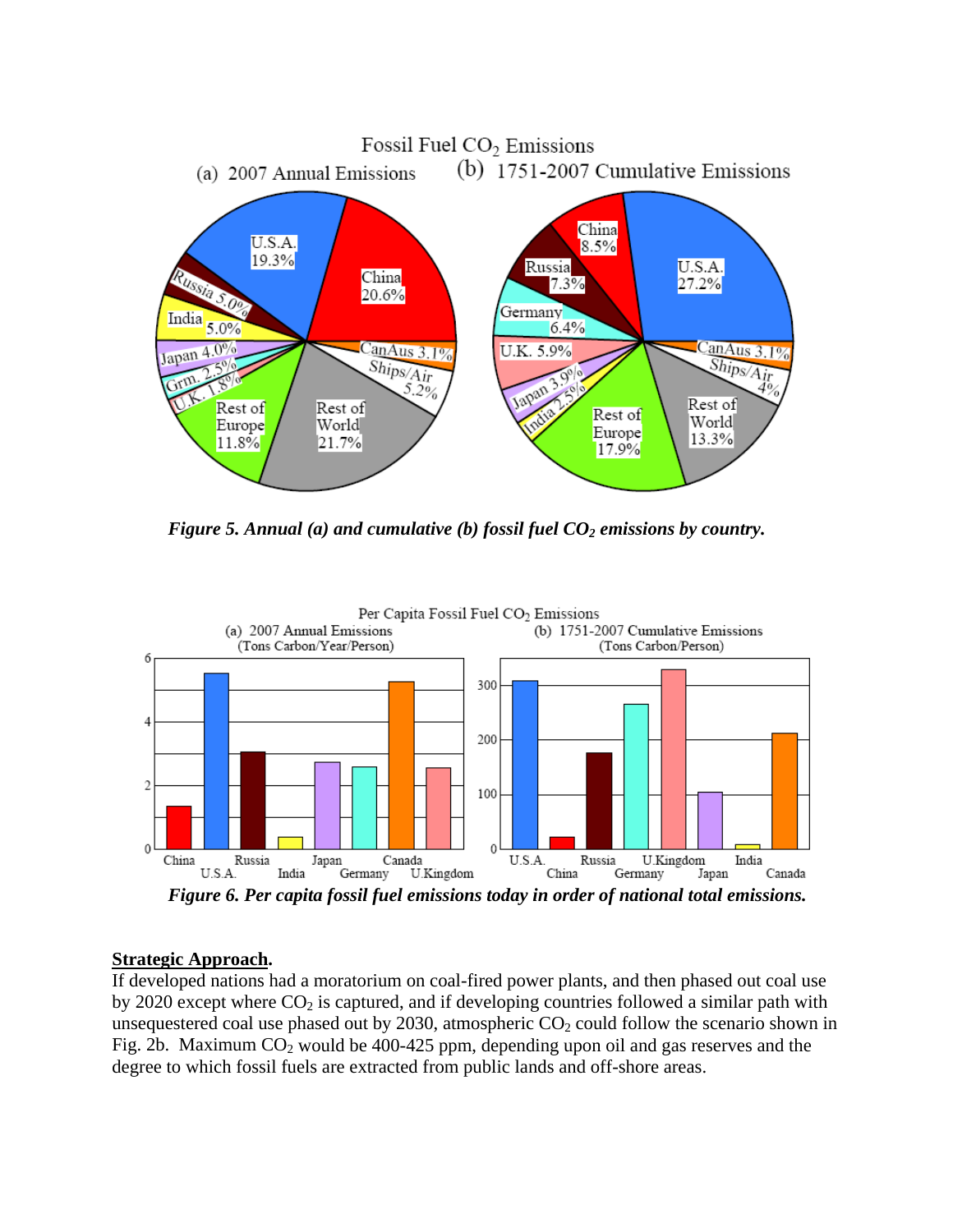This low (~400 ppm) limit depends upon one huge caveat, in addition to a prompt coal moratorium and phase-out of coal emissions: emissions from unconventional fossil fuels, such as tar shale and tar sands, must be kept small by either a carbon tax or requirement of  $CO<sub>2</sub>$ sequestration.

An appropriate carbon tax rate would obviate bizarre propositions such as cooking the Rocky Mountains to drip oil from tar shale. A reasonable growing carbon tax rate would hasten transformative changes needed for the clean post-fossil-fuel era, i.e., greater energy efficiency and carbon-free energies. The carbon tax should be accompanied by improved efficiency standards for appliances, lighting, vehicles and buildings, and altered utility profit motives,

G8 leaders should compare notes on "green" taxes. In hard economic times with high fuel costs the public will rebel against any carbon tax – unless 100% of the tax is returned immediately, monthly, to the public on a per capita basis<sup>3,5</sup>. The public is fed up with politicians spending their money in cahoots with alligator-shoe-wearing toad-eating (just kidding) lobbyists. Carbon taxes will drive energy innovations and the dividend will spur the economy. Taxes can be fruitfully initiated on a national basis; any trade disadvantage should be eliminated via an import duty on products produced in other countries that do not impose a comparable carbon tax, with 100% of the duty added to the per capita dividends.

 $CO<sub>2</sub>$  can be brought back to 350 ppm this century in the coal-phase-out scenario (Fig. 2b) via improved forestry and agricultural practices, including reforestation and use of biochar to enhance soil fertility and sequestration of carbon<sup>2</sup>, which together realistically can reduce  $CO<sub>2</sub>$  by  $\sim$  50 ppm. Faster return below 350 ppm can be obtained via CO<sub>2</sub> capture at gas-fired power plants and power plants burning bio-waste. Stabilization of climate would likely also require reduction of non- $CO_2$  climate forcings such as methane, tropospheric ozone and black soot<sup>4</sup>.

**Summary.** There is urgent need for actions to stem climate change. The Earth's climate history and ongoing climate changes show that our climate today is approaching tipping points, which, if passed, could have devastating consequences.

Fundamental knowledge about fossil fuel carbon reservoirs reveals an imperative: coal use must be promptly phased out except where  $CO<sub>2</sub>$  is captured and sequestered. Yet building of new coal-fired power plants continues unabated.

Leadership must not ignore fossil fuel facts. A strategy adopting  $CO<sub>2</sub>$  reduction targets, whether voluntary or mandatory, is doomed to failure unless it prohibits coal emissions. Fig. 4 illustrates the importance of coal even in the era of abundant oil. Germany and the United Kingdom achieved  $CO<sub>2</sub>$  emission reduction by phasing down coal use. Japan and the United States failed to achieve emission reductions, mainly because of increasing coal use. In the future, as oil use peaks, coal will be increasingly dominant in determining atmospheric  $CO<sub>2</sub>$  change.

Leadership failed to address the energy/climate problem with a carbon tax during the past quarter century. The price is now being paid for that leadership failure; waste of cheap fossil fuels created dependency, reduced the supply, and increased demand. Resulting high prices now go to coffers in the Middle East and other oil-exporting nations. It is too late to cry over spilled milk,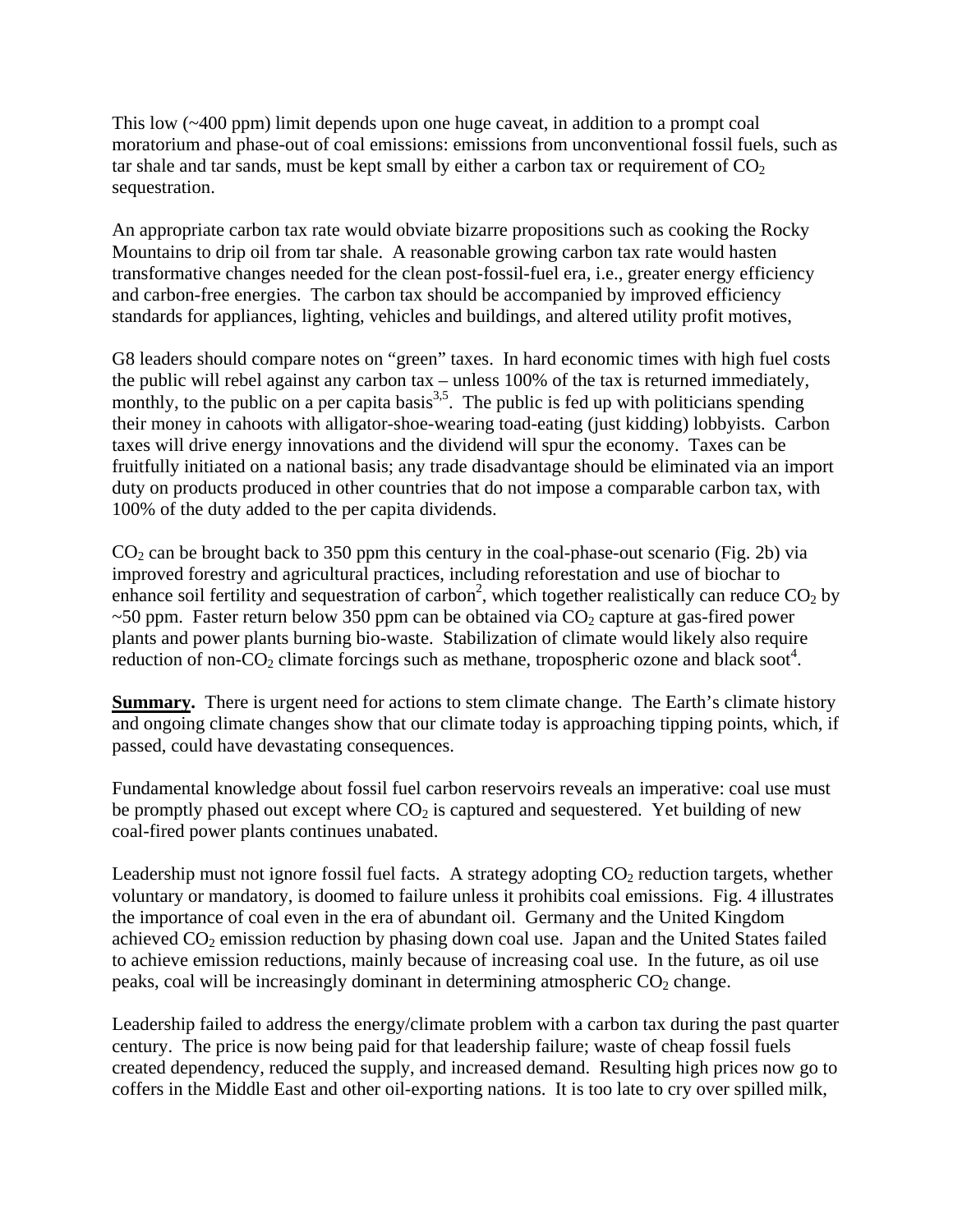or wasted oil, but there is still, barely, time to transition off fossil fuels, thus both solving the global warming problem and increasing energy independence.

The urgent stop-gap essential action to save the planet is a moratorium on new coal, as follows from the physics of the matter, explained above. By itself this action could cause energy shortages. Thus it must be accompanied by measures to spur energy efficiency, renewable energies, and other carbon-free energies. Technology choices should be largely determined by the market place, but governments should invest in infrastructure, such as low-loss electric grids, and in long-term research, such as fourth-generation nuclear power (which burns nuclear waste).

Prime Minister Fukuda, we cannot avert our eyes from the basic fossil fuel facts, or the consequences for life on our planet of ignoring these facts. If we continue to build coal-fired power plants without carbon capture, we will leave for our children a situation not of their making but out of their control, an impoverished future containing growing climate disasters associated with the passing of climate tipping points.

This is a situation that cries out for leadership. As the Group of Eight meets in Hokkaido the most important thing that the leaders could do is recognize and discuss the need for a moratorium on any new coal-fired power plants in their countries. If these countries, the ones most responsible for the excess  $CO_2$  in the air today, would take that step, it would be a huge step for mankind and nature.

Indeed, if but one country would step forth to lead in this direction, it could be a turning point. Leaders in both the United Kingdom and Germany, with high per capita historical emissions, would seem to be good candidates, yet they have hesitated, despite "green" credentials.

In the United States, it seems that the public, the courts, and some state and local governments are seizing the initiative, and have succeeded in blocking a large number of proposed coal plants. Yet there is little near-term prospect for national United States leadership for a full moratorium.

Japan's recent record, as shown by Figs. 3 and 4, is not good, the fractional and absolute portions of coal emissions approximately doubling in the past three decades. Growth of coal use is the primary reason for the upsurge in Japan's total  $CO<sub>2</sub>$  emissions.

Prime Minister Fukuda, I hope that you will look at the fossil fuel facts that I have presented above and consider the possibility for leadership in this topic, which will be so important for our children and all the inhabitants of our planet.

Finally, Prime Minister Fukuda, I would like to thank you for helping make clear to the other leaders of the eight nations the great urgency of the actions needed to address climate change. Might I make one suggestion for an approach you could use in drawing their attention? If the leaders find that the concept of phasing out all emissions from coal, and taking measures to ensure that unconventional fossil fuels are left in the ground or used only with zero-carbon emissions, is too inconvenient, then, in that case, they could instead spend a small amount of time composing a letter to be left for future generations.